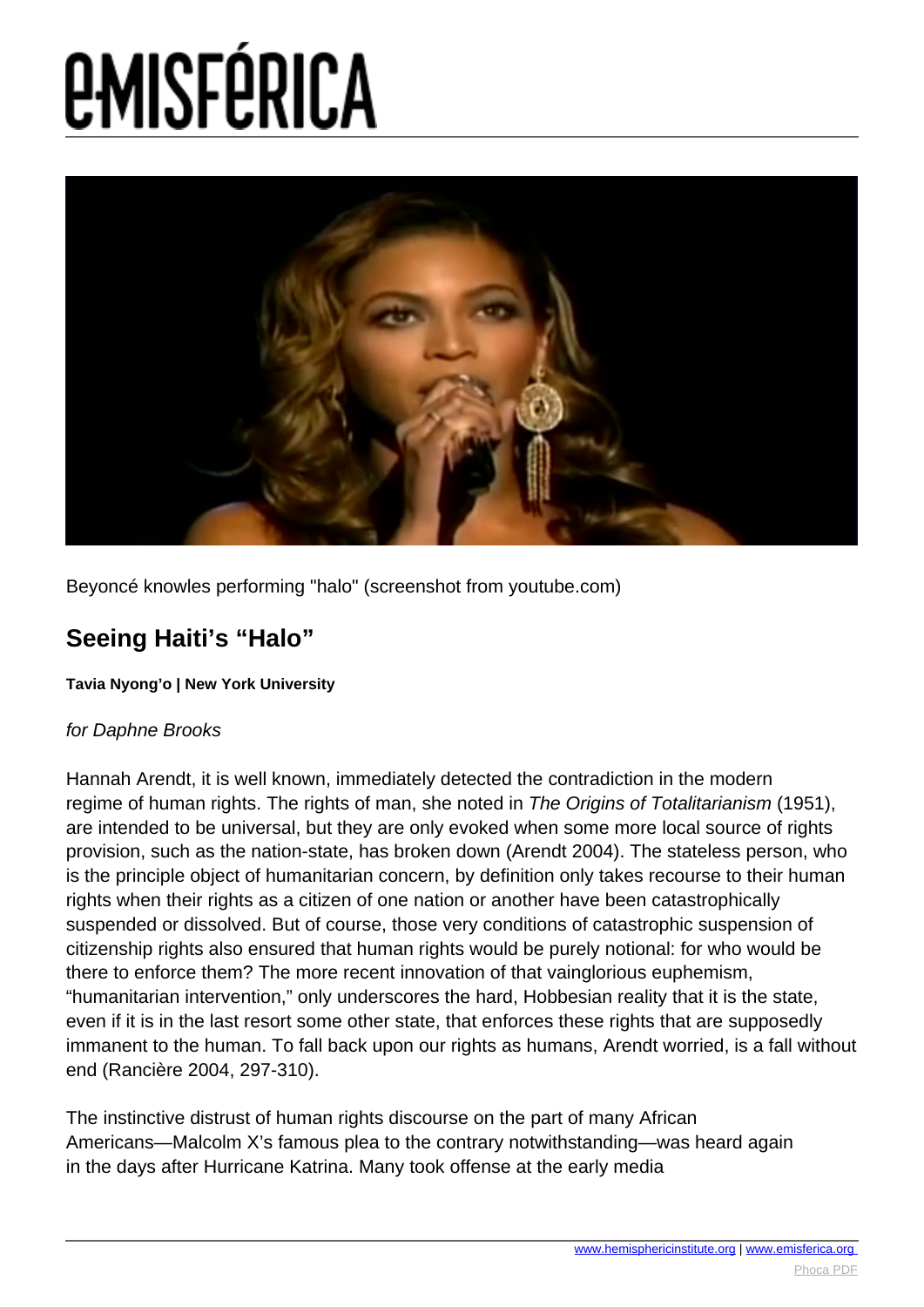## *EMISFÉRICA*

characterization of stranded or fleeing black folk as "refugees." This designation seemed to reveal an assumption, on the part of those who carelessly used the word, that these were something other than their fellow Americans, that coming to their rescue was to be likened to an act of foreign aid. The insistence on being called *citizens* rather than *refugees*—which may have seemed at the time like terminological hairsplitting—to my mind actually reflected a deeper and more unsettling difference than the casual racism with which the media distinguished between those who were "finding" and those who were "looting" food. While the finding/looting division merely reflected the equation between blackness and criminality, the contestation over the citizen/refugee distinction revealed the fault-lines in the apparatus of rights, which, while historically achieved through the nation-state, still bear the traces of a broader and deeper connection (Masquelier 2006, 735).

This connection is called out in the name chosen by Wyclef Jean, Pras Michel, and Lauryn Hill—Haitian, Haitian-American, and African-American born artists respectively—who formed the incredibly successful hip hop group The Fugees in the 1990s. Also known as Refugee Camp, The Fugees reflected in their name both a specifically Haitian diasporic sensibility and pride, and a hybrid Caribbean/continental African-American youth culture in which citizenship and places of birth are, in the end, less important than the common idiom of hip hop within which a black planetary rock is imagined. In her 1943 essay "We Refugees," Hannah Arendt had struck a complementary note on the subject of the stateless person or refugee, calling her the avant-garde of her people (Arendt reprinted in Feldman 1978, 55-67). Specifically she notes, the refugee who abandons hope of returning to their former or imagined homeland, but who nonetheless refuses the deceptive lure of assimilation to their current host, will have the courage and creativity to pioneer a new way of being. One of Arendt's recent commentators, Giorgio Agamben, takes the point further:

It is only in a land where the spaces of states will have been perforated and topologically deformed, and the citizen will have learned to acknowledge the refugee that he himself is, that man's political survival today is imaginable (Agamben 2006).

Did not the extraordinary success of the Fugees perform such a perforation and topological deformation of the nation-states of Haiti and the U.S., investing an older concept of diaspora with the pressing youthful energies of the refugee camp? If it did, then it is important to recall this achievement, even as we take tactical recourse to "the original fiction of sovereignty," as Agamben calls it, with which the rights of man are secured and made visible only through the figure of the citizen.

Black political culture might be furthest along in urging upon the citizen a recognition of the refugee that she herself is. And the contemporary humanitarian appeal, from We Are the World to the recent Hope for Haiti Now, provides one place where this black improvisation upon the rights of man and of citizen is being performed. It is also a moment of danger. We are only beginning to chart the consequences of the tentative shift from recipients to also the deliverers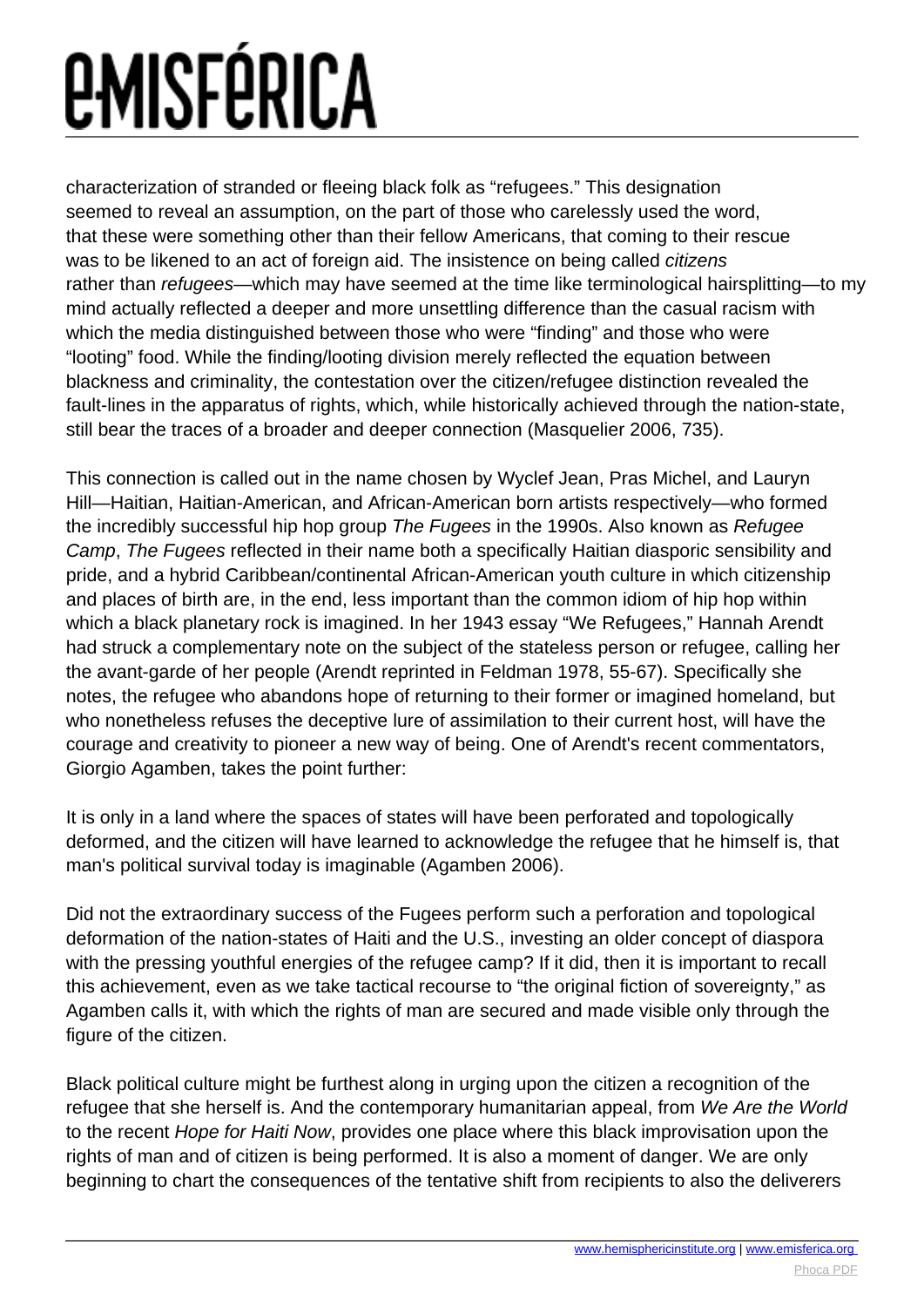### *<u>EMISFÉRICA</u>*

of charitable aid. Will our growing commitments to the global charitable enterprise further solidify our attachments to the sovereign fictions of the moneyed humanitarian? Or will we continue to defy the terms upon which the dominance of the West over the rest is perpetually restaged as militarized aid and rescue?

Consider two video versions of the song "Halo," performed by Beyoncé Knowles and composed by Ryan Tedder and Evan Bogart with Beyoncé herself, released as a single off her third studio album  $I Am$  ... Sasha Fierce (2008). The first example is the official video for "Halo," directed by Philip Andelman and co-starring Michael Ealy. And the second is the version Knowles performed, accompanied on the piano by Chris Martin of Coldplay, at the Hope for Haiti Now: A Global Benefit for Earthquake Relief, televised live on January 22<sup>nd</sup> , 2010. In watching these videos, consider too the prescient analysis of Daphne Brooks, who juxtaposed earlier music by Knowles with the performance of Mary J. Blige at the Shelter From the Storm benefit for survivors of Katrina held four and half years earlier in the fall of 2005. In her essay, "'All That You Can't Leave Behind': Black Female Soul Singing and the Politics of Surrogation in the Age of Catastrophe" Brooks argues:

I want to suggest there are ways to listen to [Knowles] on another frequency so as to hear the register of post-Katrina, Blige-esque discontent in pop music culture, as well as the ways in which Beyoncé Knowles reconfigures this sort of dissent as fleet, urgent desire, and aspiration. Listen closely and one can hear the sounds and words of Knowles the artist imagining ways for her character on the album to transcend despair through a sharp attendance to work, her own property, and the attainment of her own version of "control" (Brooks 2007, 192)

In its first version, "Halo" is a love song of hard-earned fulfillment set in perhaps deliberate counterpoint to Knowles's ubiquitous video for "Single Ladies." Where "Single Ladies" lamented the inability of her man to commit, in "Halo" he has finally "put a ring on it." Or, more to the point, a ring on himself, if not an actual marriage ring, then at the very least a ring of light which, Knowles sings, hits her like a ray of sun, a glory that has led her to become, in a line that subtly registers what has come for many to be control's pharmaceutical price, "addicted to your light."

Andelman surrounds the couple in a glowing nimbus, employing three-point lighting to both illuminate and periodically drown his subjects in the splendor of their mutually fulfilling love. Noticing the near-whiteness thereby produced on the bodies of the light-complected Knowles and Ealy, we might bring to mind Richard Dyer's claim that three-point lighting was an important part of the technological reproduction of whiteness in the cinematic era (Dyer 1997). But neither Knowles nor Ealy are passing; rather, "Halo" stages a conjugal route towards what Brooks calls the transcendence of despair, this time not simply through work, property, and control, but through a "risky" loss of control that only the prior attainment of independence makes worthwhile or even possible.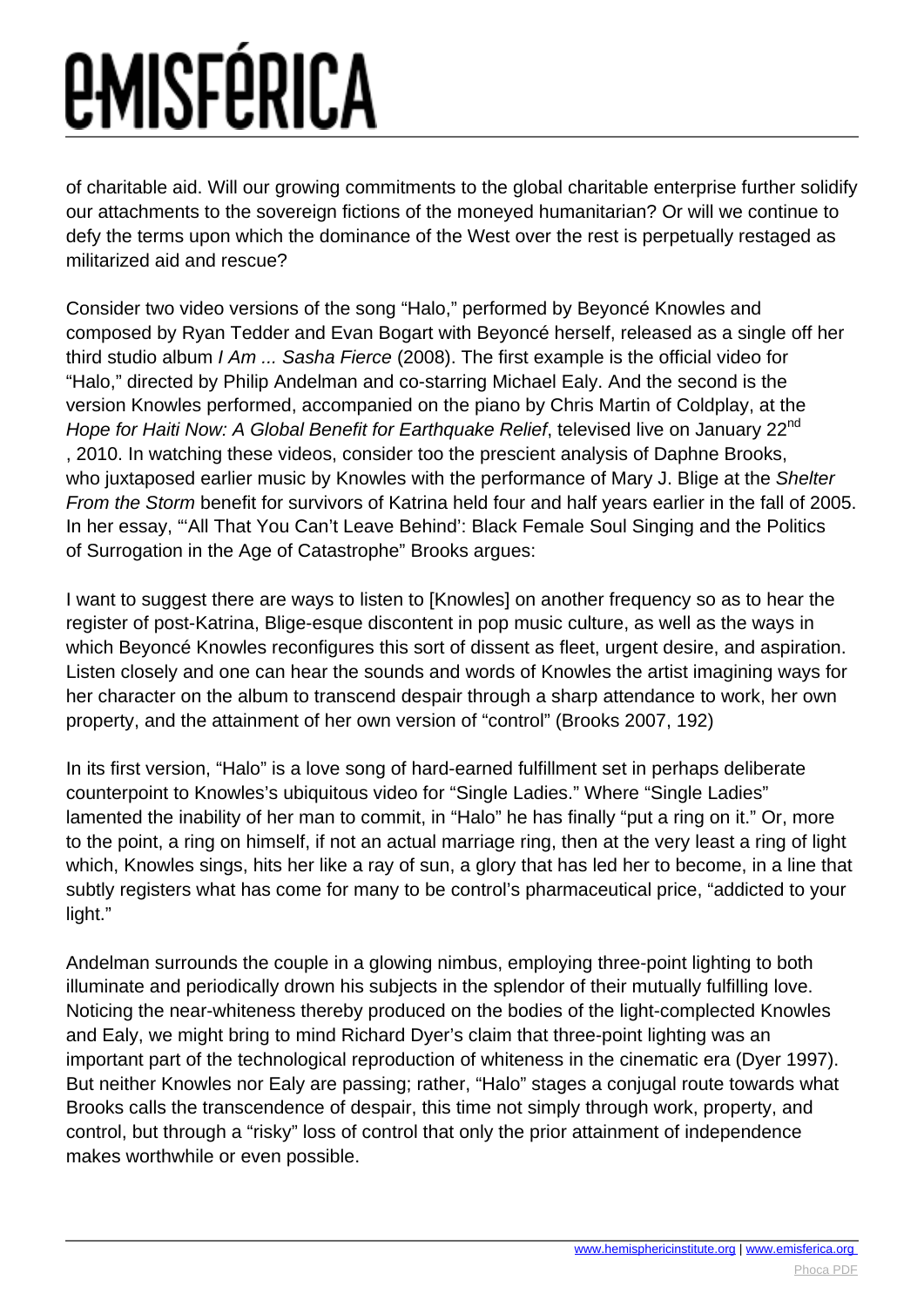## *<u>EMISFÉRICA</u>*

"Halo" might not be worth a commentary in this serious context were it not for the transfiguration of the song since its release from a song of romance into one of diasporic memory, trauma and transcendence. What was so astonishing about the second version was the ease with which, with hardly more than a few lyrical substitutions, Beyonce and Chris Martin were able to transfigure "Halo" from a fantasy of mutual romantic completeness into a fervent prayer for the flourishing of black people amidst devastation. The opening reference to the tumbling of the "walls I built" referred not in any crass way to the earthquake itself, but the emotional and cognitive walls privileged subjects build against those whom Frantz Fanon called "the wretched of the earth." And unlike most songs performed on such occasions, which tend to direct attention to the brokenness of the object of pity, Knowles's "Halo" insisted upon the brokenness of the subject of pity. It insisted upon the insufficiency of pity in the face of what, with astonishing conviction, Knowles was able to praise as the glory of the Haitian people.

Here, "I'm never gonna shut you out" takes on a new meaning: rather than just opening herself to the closed circle of the companionate couple, Knowles asks her audience to open themselves out to the open and unlimited face of black humanity. The "fall back" into blackness, she reassures herself, "doesn't even feel like falling," and gravity brings her back down to the ground again as the refugee that she therefore is. The crack in her voice was thus also a crack in the edifice of the celebrity-humanitarian spectacle, a crack through which she allowed to emanate, as Daphne Brooks has shown Mary J. Blige's did at the Katrina benefit, an audible reminder that we are one, but we are not the same, when it comes to the claims we must still make upon our common humanity.

**Tavia Nyong'o** is Associate Professor of Performance Studies at New York University and the author of The Amalgamation Waltz: Race, Performance, and the Ruses of Memory (University of Minnesota Press, 2009).

### **Works Cited**

Agamben, Giorgio. 2006. "Hannah Arendt's 'We Refugees.'" Roundtable: Research Architecture.<http://roundtable.kein.org/node/399> (accessed 23 July 2010).

Arendt, Hannah. 2004. The Origins of Totalitarianism. New York: Schocken Books.

Brooks, Daphne A. 2007. "'All That You Can't Leave Behind': Black Female Soul Singing and the Politics of Surrogation in the Age of Catastrophe." Meridians: feminism, race, transnationalism vol 8, no. 1. Bloomington: Indiana University Press.